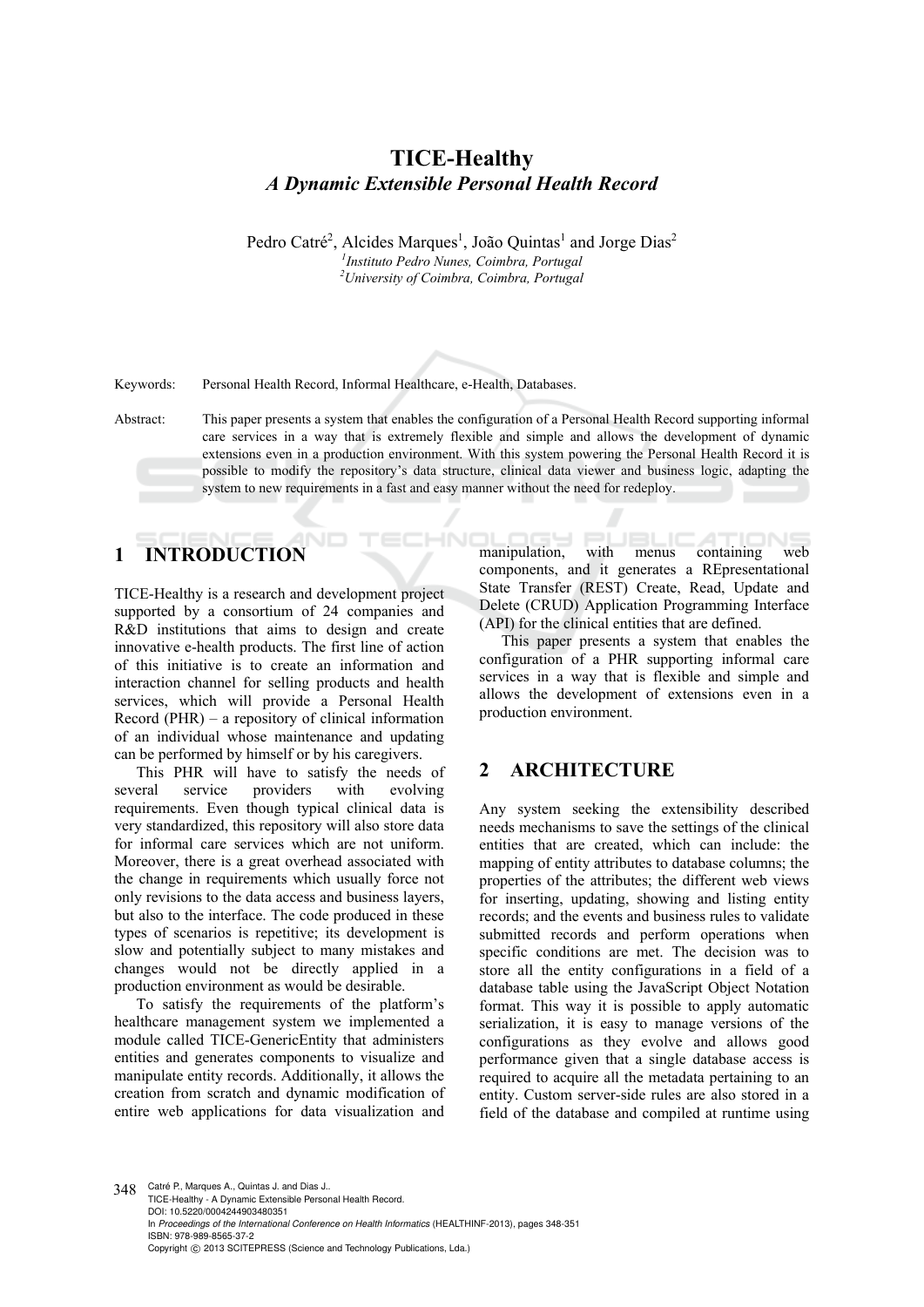JBoss Drools business rules engine. The result of the compilation is stored and it is only recompiled when changes to the rules occur.

Figure 1 presents the logical organization of the system.



Figure 1: Overview of the system's main components.

The figure identifies 5 major components:

Core Module – is responsible for the storage and provision of the entities' configuration and records to the viewer and external applications;

 Viewer Module – interprets the configuration and creates the views;

 $\blacksquare$  The Menu and Entity Manager – is a back-office where system administrators can manage entities and define which menus make up the PHR's website, what components (for example: forms, list of records, charts of the data) appear in each menu, how are the components related (for example editing a record can cause an automatic update in a list of records or a chart, or even trigger a health alert message);

 $\blacksquare$  Entity Editor – allows the creation of new entities and editing of existing entities in a visual manner;

 App Website (in this case the PHR Viewer) – is a rendering of the configurations that were previously described that uses client-side routing and templating together with Asynchronous JavaScript and XML (AJAX) requests to provide a comfortable and rich user experience.

Note that the Menu Manager, Entity Editor and PHR Viewer are client-side applications created using the JavaScript framework Backbone. The Generic Entity Core and Viewer are server side applications created using the Java web framework Play. The databases are implemented in PostgreSQL. Together, the 5 components presented allow a database schema to be mapped to a user interface.

#### **3 DATA STORAGE METHODS**

In this section we will analyse four methods for storing data in the repository and present the strategy implemented by our system. The aim was to have a flexible repository that handles new data types and attributes without the need to change the physical database schema, while still supporting efficient and easy to construct ad-hoc queries to the data.

A classic approach is to use a text format like Extensible Markup Language (XML) or JSON to store the keys (entity's attribute) and corresponding values (Xie et al., 2010). This method would require the database management system to support Structured Query Language (SQL) over XML fields in order to apply ad-hoc queries, which is an unusual and costly operation.

Another approach frequently employed in clinical scenarios and other cases where the number of attributes, properties or parameters that can be used to identify an entity is potentially unlimited, is to use an Entity-Attribute-Value (EAV) model (Gilchrist et al., 2011). An EAV design usually involves a central table with three columns that contain data referring to: the entity, the attribute and the value of that attribute. While this approach allows ad-hoc queries, they are not straightforward and would typically require a resource consuming transform/pivot operation.

Alternatively the system can use a flexible schema strategy involving the dynamic creation of a table with specific fields for each new entity that needs to be defined. In this case the majority of changes to entities would lead to Alter Table operations which are usually blocking and can be slow if the table is storing a lot of data.

Another solution we call Generic Table involves the use of a sufficiently generic table with precreated columns of various types. For example a table may contain 80 text fields, 20 integer fields and so on, and there will be a mapping for each entity specifying which columns it uses for its attributes. An illustration of this approach is presented in Figure 2.

id entity id existed date parent id version string1 ... string50 int1 ... int50 datetime1 ... datetime20

Figure 2: Example of a generic table.

Using this technique all records corresponding to each entity may be stored in the same table and we avoid the runtime alteration of the data structure. Microsoft SharePoint platform uses a similar approach (Krause et al., 2010). The main disadvantages of this solution is that it will result in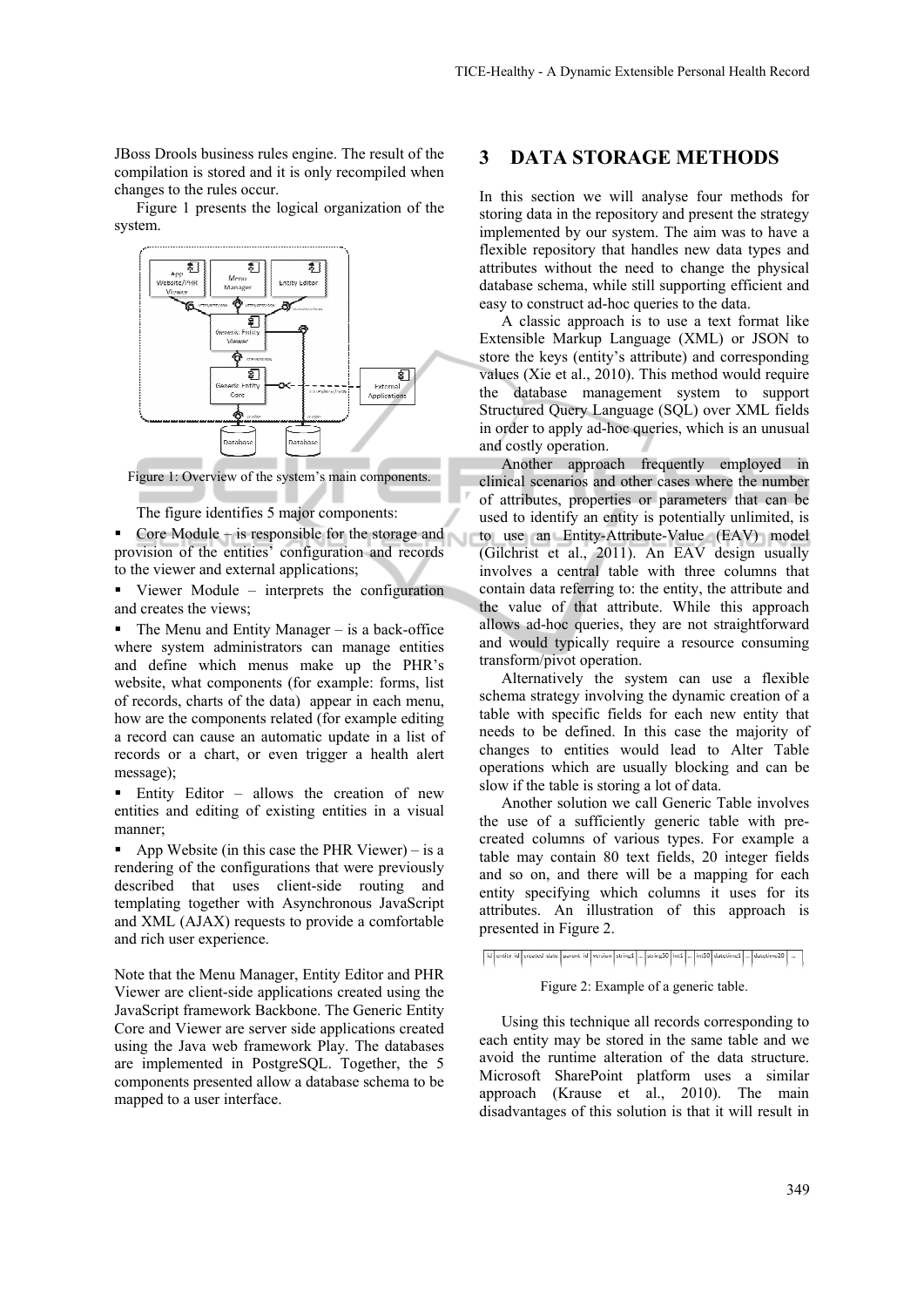sparsely populated columns with many null values, something that is not elegant and usually leads to a waste of space, and ad-hoc queries become less intuitive since the names of the database columns will not correspond to the names of the entity attributes.

TICE-GenericEntity supports the last two strategies. By default it uses a Generic Table for storage but the developer can also choose to create and configure custom tables. Therefore, it is possible to use our solution on top of a regular database schema by adding a few specific configuration columns to each table used by an entity.

#### **4 PERFORMANCE TESTS**

Since the solution presented in this paper is highly configurable and flexible it was expected that it would display a significantly lower performance than static solutions. Therefore, it was important to analyze whether the overhead of this solution would have a manageable impact on the overall context of a web application.

The goal of these tests was to compare the performance of the solution developed against a typical Object Relational Mapping (ORM) implementation using the same web framework. For that purpose we created two applications with the Java web framework Play: one that used this framework's ORM mechanisms and another that used our solution (TICE-GenericEntity).

The tool used for the tests was Apache JMeter and the tests were executed with the following configurations:

With and without the use of cache mechanisms;

 With an empty database and a database populated with 100.000 records created at random, but equal for both applications being compared;

In TICE-GenericEntity we used the system's generic table with 138 pre-created columns (30 strings, 14 booleans, 12 texts, 13 dates, 13 floats, 13 longs, 14 integers, 13 numbers, 12 reals and 4 times);

 With entity A composed of 5 attributes (3 strings, 1 integer and 1 text) and entity B with 15 attributes (8 strings, 2 integers, 1 text, 1 date, 1 float, 1 long and 1 time);

■ Each test result is the average of 500 test runs.

In these tests we chose not to use concurrent requests (multiple users) since the first tests showed that this caused considerable deviations between identical runs and it did not help in the comparison

of approaches.

#### **4.1 Record Insertion and Retrieval**

Figure 3 presents the average time needed for the insertion of 50 records in the two applications being compared, for both entities A and B. Since the test is executed 500 times and each test inserts 50 records, the database becomes increasingly populated. These tests are executed in an originally empty database and on a database that is initially populated with 100.000 records. We also performed the tests caching the requests to the database for entity configurations.



Figure 3: Comparison of the average time needed to insert 50 records. U PUBLICATIONS

The results obtained were surprising and better than anticipated. It was expected that our approach would be significantly slower since it had to iteratively build the object to insert in the database verifying each parameter received in the Hypertext Transfer Protocol request against the attributes defined in the configuration and also create the insertion statement using a dynamic configuration. According to the results these extra operations exhibited very low overhead.

The tests using the extended entity B showed a negligible impact. Therefore, the solution does not appear to show limitations related to the number of attributes defined in the entity.

Figure 4 presents the average time needed along with the standard deviations for the retrieval of 50 records from the database.



Figure 4: Comparison of the average time needed to obtain 50 records.

Both applications show a low variance in their response times. The results also indicate that TICE-GenericEntity is slower running the tests on a populated database. The difference is less than 10 milliseconds and it is due to the fact that the ORM